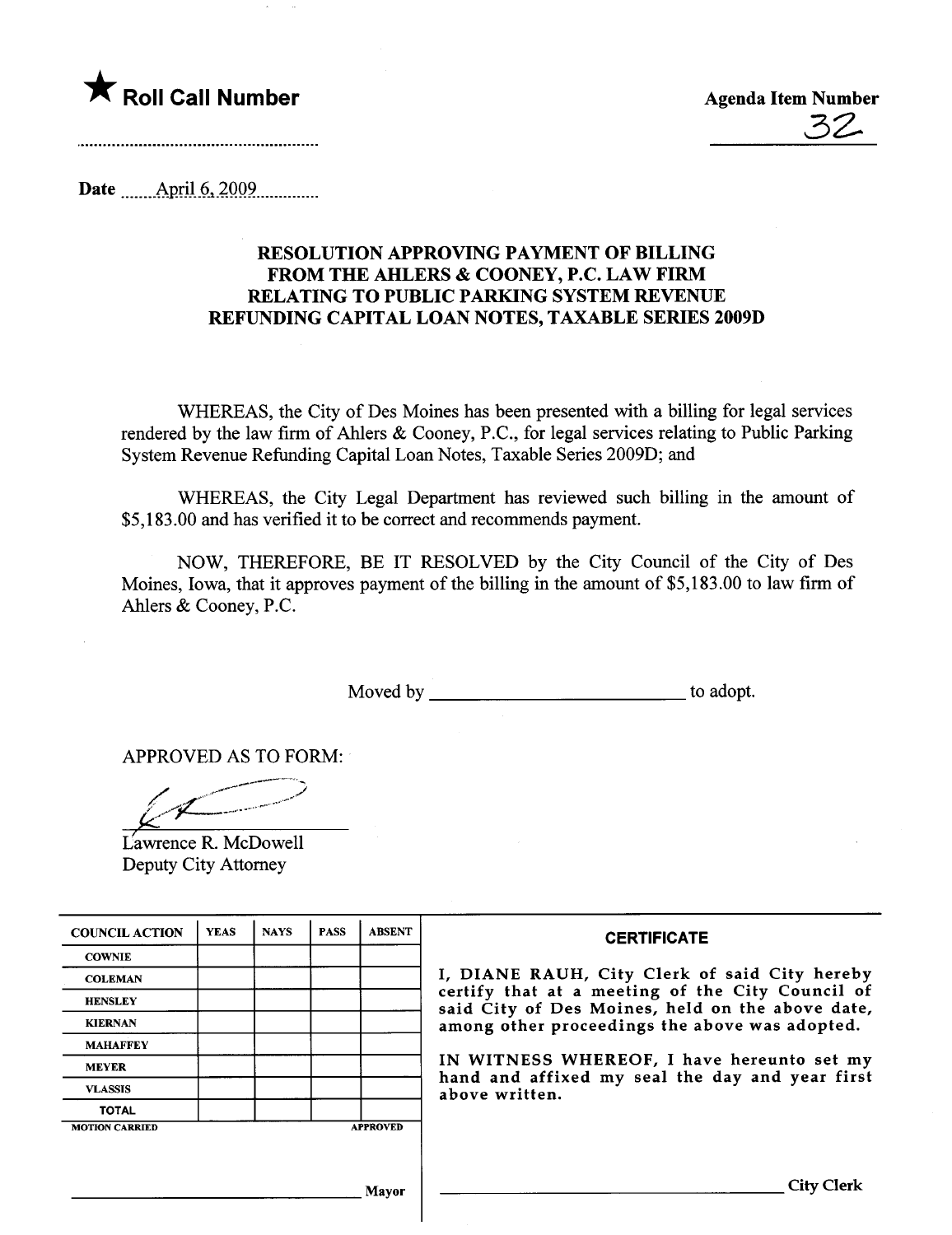AHLERS & COONEY, P.C. ATTORNEYS AT LAW 100 COURT AVENUE, SUITE 600 DES MOINES. IOWA 50309-2231 515-243-7611 FEDERAL ID 42-1323559

CITY OF DES MOINES, IOWA **ATTORNEY - WJN** ALLEN MC KINLEY, FINANCE DIR. /TREAS . CITY HALL, 400 ROBERT D. RAY DRIVE DES MOINES, IA 50309

 $\bar{\mathcal{A}}$ 

INVOICE # 570058

MACH 26, 2009

CLIENT NUMBER - 10387

FOR PROFESSIONAL SERVICES RENDERED THROUGH MARCH 19, 2009

RE: PARKING REVENUE REFUNDING CLN 2009 MATTER NUMBER - 220

| $1/12/09$ WJN |  | .50 DRAFT ROLL CALL TO SET HEARING ON REFUNDING                 |
|---------------|--|-----------------------------------------------------------------|
|               |  | PROPOSAL AND LETTER TO FINANCE DIRECTOR RE SAME                 |
| $1/13/09$ WJN |  | .40 REVISE ROLL CALL TO SET DATE OF HEARING;                    |
|               |  | ATTENTION TO PRIOR BOND TERMS                                   |
| 1/24/09 WJN   |  | .80 DRAFT ROLL CALLS FOR DATE OF HEARING ON REFUNDING           |
|               |  | PROPOSAL AND LETTER TO FINANCE DIRECTOR RE SAME;                |
|               |  | ADVICE TO FINANCIAL ADVISOR RE PARITY CERTIFICATE               |
|               |  | <b>REOUIREMENTS</b>                                             |
|               |  | 1/26/09 WJN .70 REVISE LETTER TO FINANCE DIRECTOR RE ROLL CALLS |
|               |  | FOR DATE OF PUBLIC HEARING; REVIEW AND ADVICE TO                |
|               |  | FINANCIAL ADVISOR RE POSSIBLE REFUNDING OF EMC                  |
|               |  | LEASE                                                           |
| 1/27/09 WJN   |  | 1.20 REVIEW COVERAGE HISTORY AND PRIOR BOND PROVISIONS          |
|               |  | RE SAME: CONFER WITH FINANCE DIRECTOR RE SAME;                  |
|               |  | DRAFT ROLL CALL TO DIRECT SALE OF NOTES AND                     |
|               |  | LETTER TO FINANCE DIRECTOR RE SAME; CONFER WITH                 |
|               |  | FINANCIAL ADVISOR RE TERMS OF OFFERING                          |
|               |  | 1/28/09 WJN 1.70 REVIEW PROPOSED TERMS OF OFFERING; DRAFT AND   |
|               |  | REVISE ROLL CALL TO DIRECT SALE OF NOTES AND                    |
|               |  | LETTER TO FINANCE DIRECTOR RE SAME; ADVICE TO                   |
|               |  | FINANCIAL ADVISOR RE REVISIONS TO TERMS OF                      |
|               |  | OFFERING                                                        |
| 1/30/09 WJN   |  | .30 ADVICE TO FINANCIAL ADVISOR RE EMC LEASE AND ITS            |
|               |  | STATUS AS SUBORDINATE OBLIGATION                                |
| $2/04/09$ WJN |  | .20 CONFER WITH FINANCIAL ADVISOR                               |
| $2/05/09$ WJN |  | .90 ATTENTION TO BID PROPOSAL AND CORRESPONDENCE RE             |
|               |  | SAME; REVIEW FINAL TERMS OF OFFERING; DRAFT ROLL                |
|               |  | CALL TO AUTHORIZE REDEMPTION OF SERIES 2000B                    |
|               |  | <b>BONDS</b>                                                    |
|               |  | 2/09/09 WJN .40 REVISE ROLL CALL TO AUTHORIZE REDEMPTION OF     |
|               |  |                                                                 |

 $\sim 10^{-10}$  km  $^{-1}$ 

 $\sim$ 

32-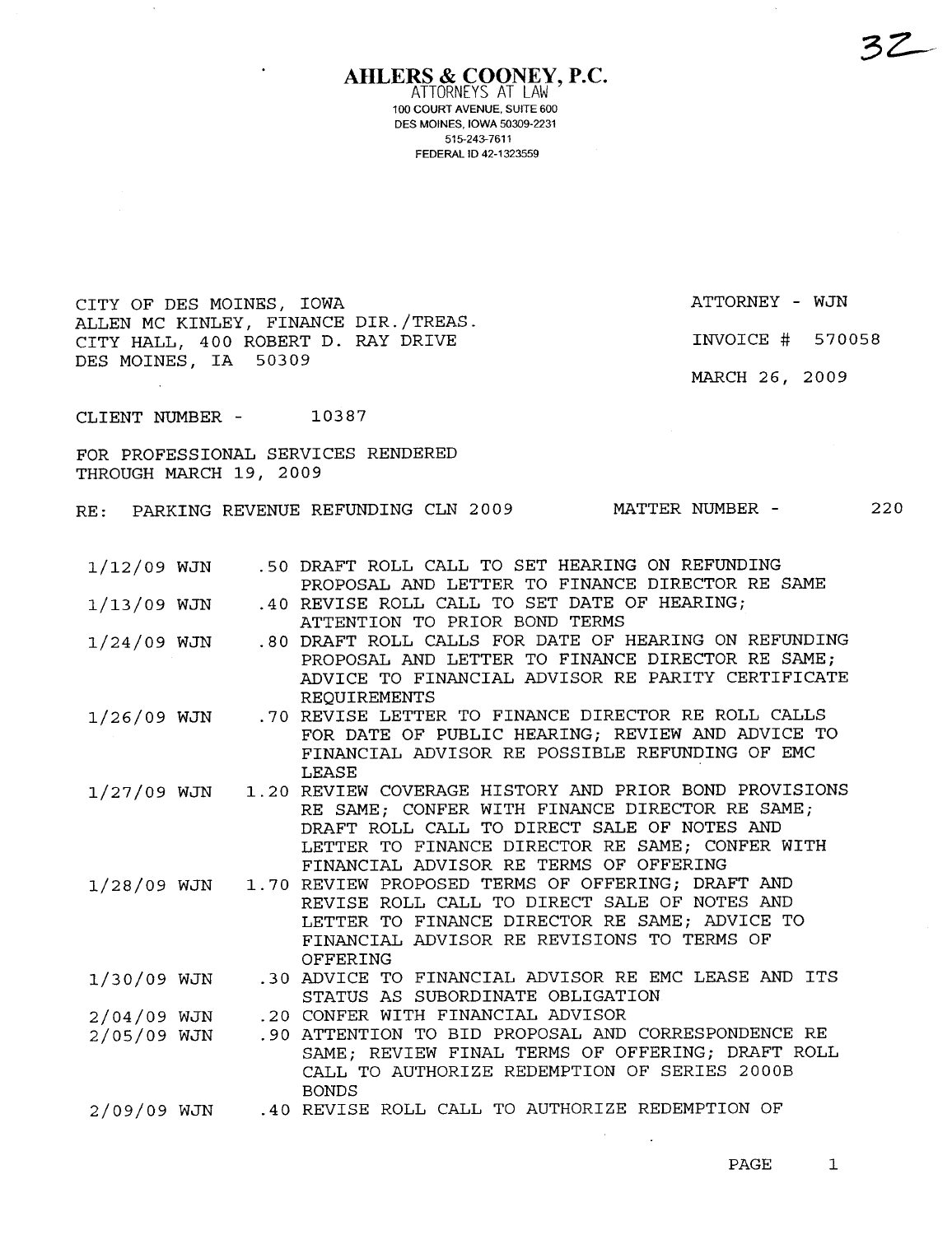| CITY OF DES MOINES, IOWA<br>10387 / | $\sim 1000$ km s $^{-1}$<br>220                                                                                                                                                                                                                                                                                                                                                                                          | INVOICE # 570058<br>MARCH 26, 2009<br>ATTORNEY - WJN |
|-------------------------------------|--------------------------------------------------------------------------------------------------------------------------------------------------------------------------------------------------------------------------------------------------------------------------------------------------------------------------------------------------------------------------------------------------------------------------|------------------------------------------------------|
|                                     |                                                                                                                                                                                                                                                                                                                                                                                                                          |                                                      |
|                                     | SERIES 2000B BONDS<br>2/10/09 WJN 2.10 ATTENTION TO BIDS RECEIVED AND FINAL SCHEDULES<br>FROM FINANCIAL ADVISOR; DRAFT ROLL CALL<br>AUTHORIZING ISSUANCE OF REFUNDING NOTES, LOAN<br>AGREEMENT, CLOSING CERTIFICATES AND LETTER TO<br>FINANCE DIRECTOR RE SAME                                                                                                                                                           |                                                      |
|                                     | 2/11/09 WJN 2.30 DRAFT AND REVISE ROLL CALL AUTHORIZING ISSUANCE<br>OF REFUNDING NOTES, LOAN AGREEMENT, CLOSING<br>CERTIFICATES AND LETTER TO FINANCE DIRECTOR RE<br>SAME; CONFERENCES WITH FINANCE DIRECTOR AND<br>FINANCIAL ADVISOR RE CLOSING ARRANGEMENTS AND<br>REDEMPTION OF REFUNDED BONDS; ATTENTION TO<br>REVISED SCHEDULES FROM FINANCIAL ADVISOR; TO CITY<br>HALL FOR COUNCIL MEETING TO DIRECT SALE OF NOTES |                                                      |
|                                     | 2/12/09 WJN 1.90 REVISE ROLL CALLS TO AUTHORIZE ISSUANCE OF<br>REFUNDING NOTES AND REDEMPTION OF SERIES 2000B<br>BONDS; ADVICE TO FINANCE DIRECTOR RE NOTICE OF<br>REDEMPTION; PREPARE ORIGINAL NOTES (3); REVISE<br>CLOSING CERTIFICATES, LOAN AGREEMENT AND LETTER<br>TO FINANCE DIRECTOR; DRAFT LETTER TO PURCHASER RE<br>EXECUTION OF LOAN AGREEMENT                                                                 |                                                      |
| $2/24/09$ WJN                       | .20 ADVICE TO FINANCE DIRECTOR RE NOTICE OF<br>REDEMPTION                                                                                                                                                                                                                                                                                                                                                                |                                                      |
| $2/27/09$ WJN                       | .90 REVIEW PARITY CERTIFICATE AND EXECUTED CLOSING<br>DOCUMENTS; DRAFT LETTERS TO FINANCE DIRECTOR AND<br>PURCHASER RE CLOSING DOCUMENTS                                                                                                                                                                                                                                                                                 |                                                      |
| 3/02/09 WJN                         | .90 REVISE LETTERS TO FINANCE DIRECTOR AND PURCHASER;<br>ATTENTION TO CORRESPONDENCE FROM FINANCIAL<br>ADVISOR RE CLOSING ARRANGEMENTS; CONFER WITH<br>PURCHASER RE SAME; TRANSMIT CLOSING DOCUMENTS TO<br><b>SAME</b>                                                                                                                                                                                                   |                                                      |
| 3/03/09 WJN                         | .90 ATTENTION TO CLOSING OF ISSUE AND DELIVERY OF<br>NOTES TO PURCHASER; CONFER WITH FINANCIAL ADVISOR<br>RE SAME; ATTENTION TO LETTER TO FINANCE DIRECTOR                                                                                                                                                                                                                                                               |                                                      |

 $\ddot{\phantom{a}}$ 

PROFESSIONAL SERVICES 5,090.00

**32**